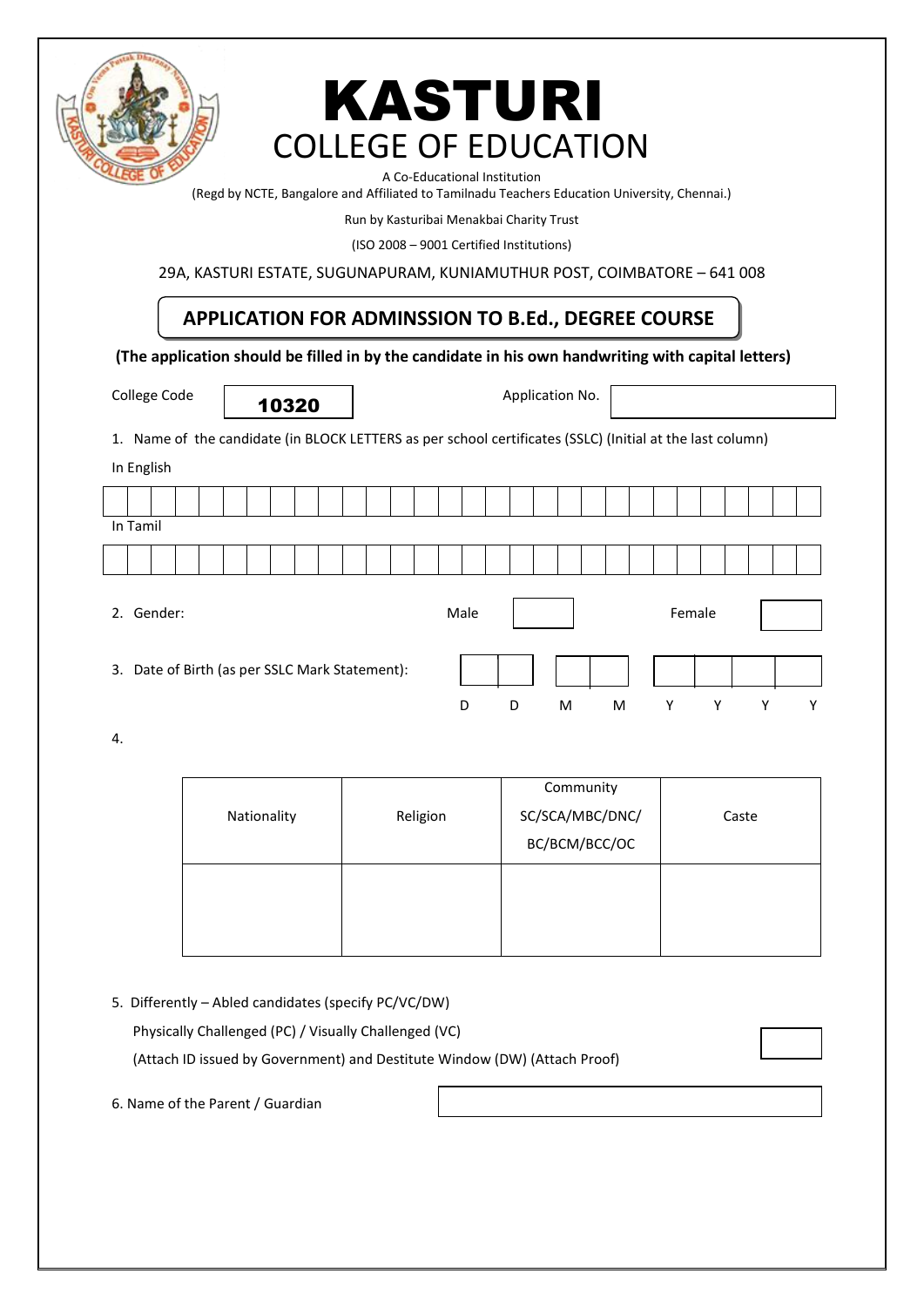| 7. Address for Communication (with Pin Code):<br>in BLOCK LETTERS |                    |
|-------------------------------------------------------------------|--------------------|
| Mobile No. 1:                                                     |                    |
| Mobile No. 2:                                                     |                    |
| Email ID<br>$\ddot{\phantom{a}}$                                  | Pin Code           |
| $10^{\text{th}}$<br>8. (a) Whether Passed                         | equivalent<br>$+2$ |

(b) Details of UG Degree passed by the candidate:

| Name of the<br><b>UG Degree</b> | Major Subjects | Allied<br>Subjects | Percentage of<br>marks *<br>(Major & Allied) | Name of the<br>University | Month & year<br>of Passing |
|---------------------------------|----------------|--------------------|----------------------------------------------|---------------------------|----------------------------|
|                                 |                |                    |                                              |                           |                            |

(\* Rounding off marks to next integer is not permitted)

(c) Details of PG Degree passed by the candidate:

| Name of the<br>UG Degree | Major Subjects | Allied<br>Subjects | Percentage of<br>marks *<br>(Major & Allied) | Name of the<br>University | Month & year<br>of Passing |
|--------------------------|----------------|--------------------|----------------------------------------------|---------------------------|----------------------------|
|                          |                |                    |                                              |                           |                            |

(\* Rounding off marks to next integer is not permitted)

9. Optional / Elective Subject (s) allotted to the Candidate in B.Ed., Degree Courses:

| B.Ed.            | Name of the Subject |
|------------------|---------------------|
| Elective Subject |                     |
| Optional I       |                     |
| Optional II      |                     |

10. Teaching Practice Schools

11. Medium of Instruction in B.Ed., Tamil Famil Full English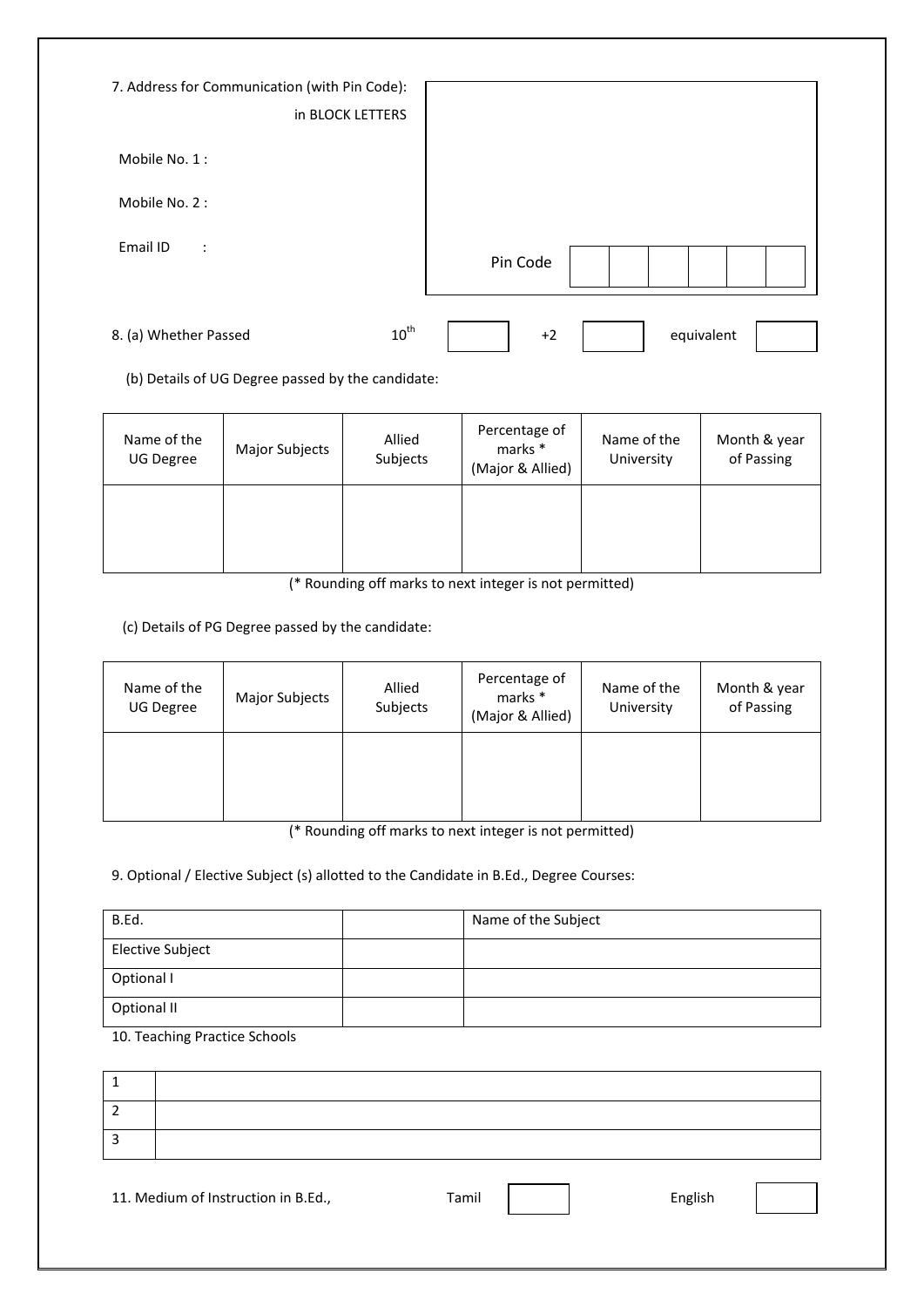#### 12. Details of certificates enclosed

|     | ხ.              |
|-----|-----------------|
|     | ٠.              |
| J.  | $\circ$<br>ο.   |
| т.  | Q<br><u>. .</u> |
| . ب | 10.             |

### **ADMISSION RULES AND REGULATIONS**

- 1. The applications which are not duly filled will be rejected.
- 2. Applications incomplete in respect of factual information shall be rejected.
- 3. Applications should be submitted in person at Kasturi College of Education office with in the due date prescribed.
- 4. Application must be submitted with required number of sets of Xerox copies with attestation of documents as specified in document check list of this form
- 5. Admission is strictly done on merit basis and as per rules, regulations and verifications of TNTEU, Chennai.
- 6. The admission committee's decision will be final.
- 7. All Original Certificates should be submitted during the time of admission. The Original Certificates will not be returned in between the training period.
- 8. The competent Authority can make necessary changes in the schedule of admission process if required, without assigning any reason thereof.
- 9. Tuition fees and University fees, both are subject to changed by competent authorities. The candidates are required to pay the latest fees as per latest approved fee structure.
- 10. ID card shall be made available to all eligible and admitted candidates after the cut- off date as specified by TNTEU.
- 11. Candidate's participation is compulsory for the Camp and Unit tests. No relaxation will be given to any one for any circumstances.
- 12. In case of Cancellation of admission or Withdrawal from the course any time by the candidate, no refund will be given under any circumstances. Before receiving the original from the college after the completed the course or admission withdrawal full term fees should be paid to the college.
- 13. All admitted Students must personally report to the competent authority as per the reporting Date specified. Admission of students, reporting after specified dates shall automatically stand cancelled. And the candidate will not have any claim on said admission.
- 14. Candidate has to follow the timings of college and attendance and Term Work norms of organization and that of University, Specified from time to time. Else, the term of the candidate will not be granted.
- 15. Incase of any dispute conflict are any other Unforeseen problems related to admission of the candidate are admission process as a whole, the decision of management of KCE and competent Authority shall be final binding on the candidate